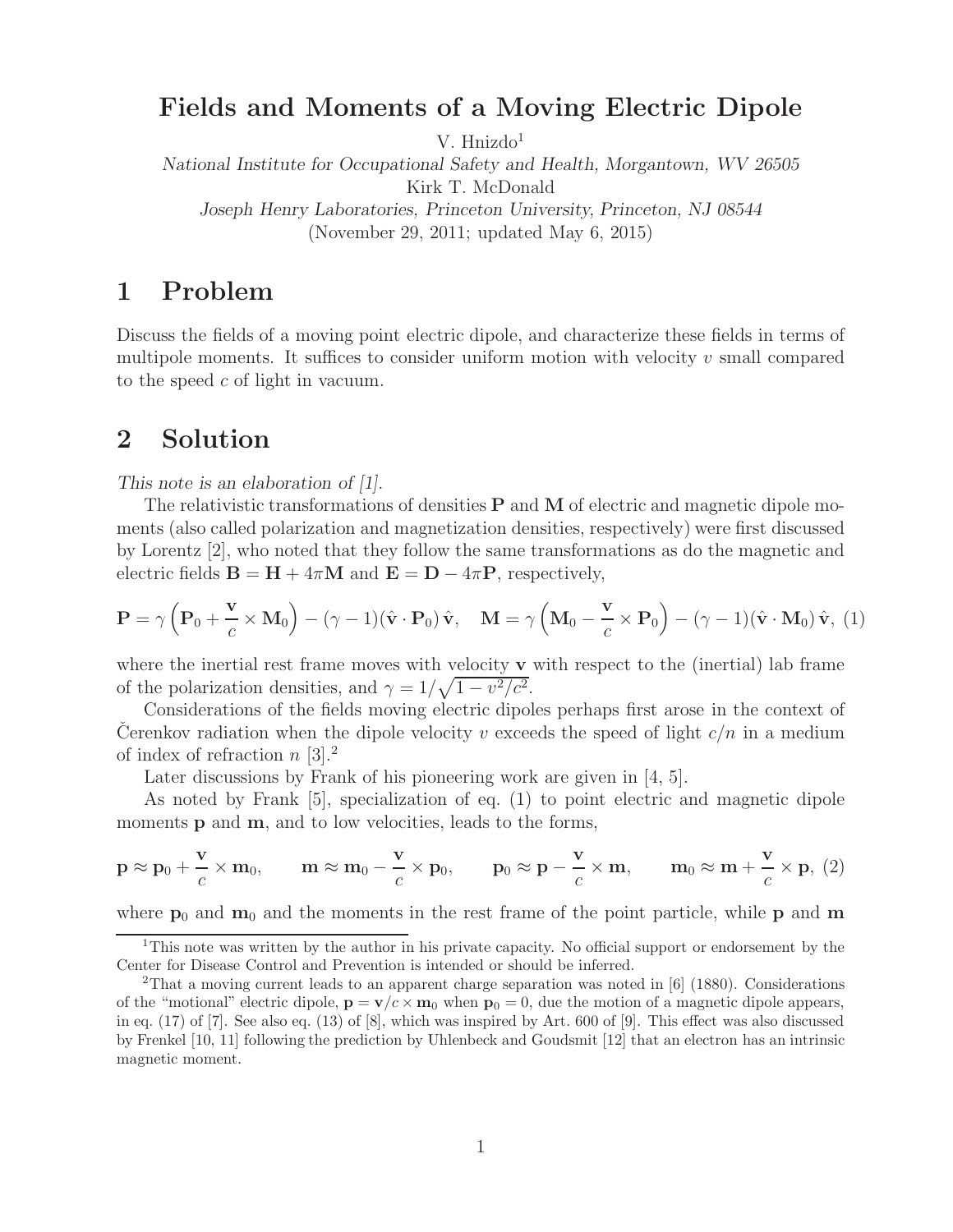are the moments when the particle has velocity  $\bf{v}$  in the lab frame.<sup>3,4,5</sup> However, the fields associated with an electric and/or magnetic dipole moving at low velocity are not simply the instantaneous fields of the moments **p** and **m**, which leads to ambiguities in interpretations of the fields as due to moments.

Before deducing the fields, we note a past misunderstanding regarding eq. (2).

### **2.1 Fisher's Claim**

In sec. III of [14] it is claimed that the magnetic moment of a point electric dipole  $\mathbf{p}_0$  which moves with velocity **v** can be calculated according to,

$$
\mathbf{m} = \frac{1}{2c} \int \mathbf{r} \times \mathbf{J} \, d\text{Vol} = \frac{1}{2c} \int \mathbf{r} \times \rho_0 \mathbf{v} \, d\text{Vol} = -\frac{\mathbf{v}}{2c} \times \int \rho_0 \mathbf{r} \, d\text{Vol} = -\frac{\mathbf{v}}{2c} \times \mathbf{p}_0,\tag{4}
$$

which differs from eq. (2) by a factor of 2.

Furthermore, support for this result appears to be given in probs. 6.21, 6.22 and 11.27 of [15].

However, we should recall that the origin of the first equality in (4) is a multipole expansion of the (quasistatic) vector potential of a current distribution. See, for example, sec. 5.6 of [15]. That form depends on the current density **J** having zero divergence. In general,

$$
\nabla \cdot \mathbf{J} = -\frac{\partial \rho}{\partial t},\tag{5}
$$

where  $\rho$  is the electric charge density.<sup>6</sup> The charge density of a moving electric dipole is time dependent, such that  $\nabla \cdot \mathbf{J} \neq 0$ , and we cannot expect the analysis of eq. (4) to be valid.<sup>7</sup>

### **2.2 The Fields of a Moving Electric Dipole**

The literature on calculations of the fields of a moving, point electric dipole is very extensive, including [16]-[33]. Most of these works emphasize the radiation fields of an ultrarelativistic dipole. Here, we consider only the low-velocity limit of an electric dipole, of strength  $p_0$  in its rest frame, that is at the origin at time  $t = 0$  with velocity **v**. We work in the quasistatic approximation, in which the potentials are the same in the Coulomb and Lorenz gauges.

$$
\mathbf{p} = \mathbf{p}_0 + \frac{\mathbf{v}}{c} \times \mathbf{m}_0 - (1 - 1/\gamma)(\hat{\mathbf{v}} \cdot \mathbf{p}_0) \hat{\mathbf{v}}, \quad \mathbf{m} = \mathbf{m}_0 - \frac{\mathbf{v}}{c} \times \mathbf{p}_0 - (1 - 1/\gamma)(\hat{\mathbf{v}} \cdot \mathbf{m}_0) \hat{\mathbf{v}}.
$$
 (3)

<sup>5</sup>In experimental searches for electric dipole moments of electrons, neutrons, *etc.*, which have intrinsic magnetic moments, the discussion (see, for example, [13]) emphasizes the rest frame of the particle, where the magnetic interaction energy due to lab-frame fields **B** and **E** is  $U \approx -\mathbf{m}_0 \cdot (\mathbf{B} - \mathbf{v}/c \times \mathbf{E}) - \mathbf{p}_0 \cdot (\mathbf{E} + \mathbf{v}/c \times \mathbf{B})$ , where  $\bf{v}$  is the lab-frame velocity of the particle. This could be rewritten entirely in terms of lab-frame quantities as  $U \approx -\mathbf{m} \cdot \mathbf{B} - \mathbf{p} \cdot \mathbf{E}$ , but this in not done in the literature.

<sup>6</sup>For moving media,  $\nabla \cdot \mathbf{J} = -\partial \rho / \partial t - (\mathbf{v} \cdot \nabla) \rho = -d\rho / dt$ .<br><sup>7</sup>Thanks to Grigory Vekstein for pointing this out.

<sup>&</sup>lt;sup>3</sup>Ref. [5] recounts a past controversy that these transformations might involve the index *n* if the magnetic dipole were not equivalent to an Ampèrian current loop.

<sup>&</sup>lt;sup>4</sup>The moments **p** and **m** associated with the densities **P** and **M** in a volume  $V = V_0/\gamma$  transform for arbitrary  $v/c$  according to,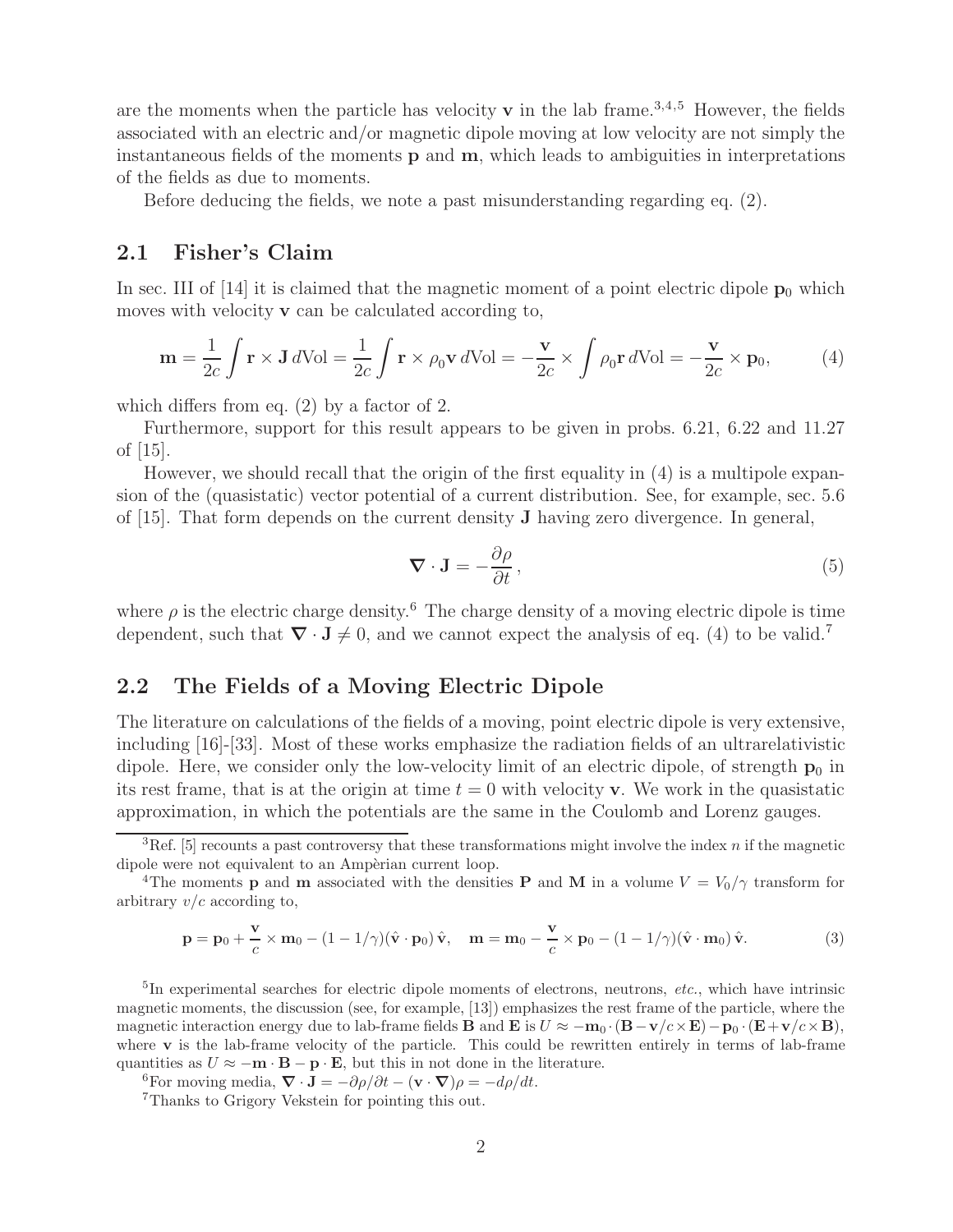#### **2.2.1 Multipole Expansions of the Potentials**

Following the spirit of [14], and secs. 4.1 and 5.6 of [15], we consider multipole expansions of the scalar potential V and the vector potential  $\bf{A}$  at time  $t = 0$ , when the moving electric dipole is that the origin. Then, the (quasistatic) scalar potential is,

$$
V(\mathbf{r}, t = 0) = \frac{\mathbf{p}_0 \cdot \mathbf{r}}{r^3},\tag{6}
$$

as the charge distribution has only a dipole moment at this time. The (quasistatic) vector potential has the expansion,

$$
A_i(\mathbf{r}, t = 0) = \frac{1}{cr} \int J_i(\mathbf{r}', t = 0) dVol' + \frac{\mathbf{r}}{cr^3} \cdot \int \mathbf{r}' J_i(\mathbf{r}', t = 0) dVol' + \cdots
$$
  

$$
= \frac{\mathbf{v}}{cr} \int \rho_0(\mathbf{r}', t = 0) dVol' + \frac{v_i \mathbf{r}}{cr^3} \cdot \int \mathbf{r}' \rho_0(\mathbf{r}', t = 0) dVol' + \cdots
$$
  

$$
= \frac{v_i \mathbf{r} \cdot \mathbf{p}_0}{cr^3}, \tag{7}
$$

where  $\rho_0$  is the electric charge distribution of the electric dipole in its rest frame,  $\int \rho_0(\mathbf{r}) dVol =$ 0,  $\int \rho_0(\mathbf{r}) \mathbf{r} dVol = \mathbf{p}_0$ , and  $\mathbf{J} = \rho_0 \mathbf{v}$  is the current density of the moving electric dipole in the lab frame. It is perhaps not evident that all higher-order terms vanish in eq. (7), but this will be confirmed in sec. 2.2.2. Then,

$$
\mathbf{A}(\mathbf{r}, t=0) = \frac{(\mathbf{p}_0 \cdot \mathbf{r})\mathbf{v}}{cr^3} = \left(-\frac{\mathbf{v}}{c} \times \mathbf{p}_0\right) \times \frac{\mathbf{r}}{r^3} + \frac{(\mathbf{r} \cdot \mathbf{v})\mathbf{p}_0}{cr^3} \equiv \mathbf{A}_m + \mathbf{A}_p,
$$
\n(8)

where,

$$
\mathbf{A}_m = \frac{\mathbf{m} \times \mathbf{r}}{r^3} = \frac{(\mathbf{p}_0 \cdot \mathbf{r})\mathbf{v} - (\mathbf{r} \cdot \mathbf{v})\mathbf{p}_0}{cr^3} \quad \text{with} \quad \mathbf{m} = -\frac{\mathbf{v}}{c} \times \mathbf{p}_0,\tag{9}
$$

which is the vector potential expected from eq.  $(2)$  for a moving electric dipole moment (with no intrinsic magnetic moment), and,

$$
\mathbf{A}_p = \frac{(\mathbf{r} \cdot \mathbf{v}) \mathbf{p_0}}{c r^3} \,. \tag{10}
$$

It is something of a convention to say that  $A_m$  is the vector potential of the magnetic moment of the moving electric dipole in that the term  $A_p$  is also a vector potential with  $1/r^2$  dependence as associated with dipole potentials. The decomposition  $\mathbf{A} = \mathbf{A}_m + \mathbf{A}_p$ is of possible mathematical convenience but has no well-defined physical significance. For example, we could also write,

$$
\mathbf{A} = \frac{(\mathbf{p}_0 \cdot \mathbf{r})\mathbf{v}}{cr^3} = \frac{(\mathbf{p}_0 \cdot \mathbf{r})\mathbf{v} - (\mathbf{r} \cdot \mathbf{v})\mathbf{p}_0}{2cr^3} + \frac{(\mathbf{p}_0 \cdot \mathbf{r})\mathbf{v} + (\mathbf{r} \cdot \mathbf{v})\mathbf{p}_0}{2cr^3} = \mathbf{A}_a + \mathbf{A}_s,
$$
(11)

where,

$$
\mathbf{A}_a = \frac{(\mathbf{p}_0 \cdot \mathbf{r})\mathbf{v} - (\mathbf{r} \cdot \mathbf{v})\mathbf{p}_0}{2cr^3} = \frac{1}{2}\mathbf{A}_m, \qquad \mathbf{A}_s = \frac{(\mathbf{p}_0 \cdot \mathbf{r})\mathbf{v} + (\mathbf{r} \cdot \mathbf{v})\mathbf{p}_0}{2cr^3},
$$
(12)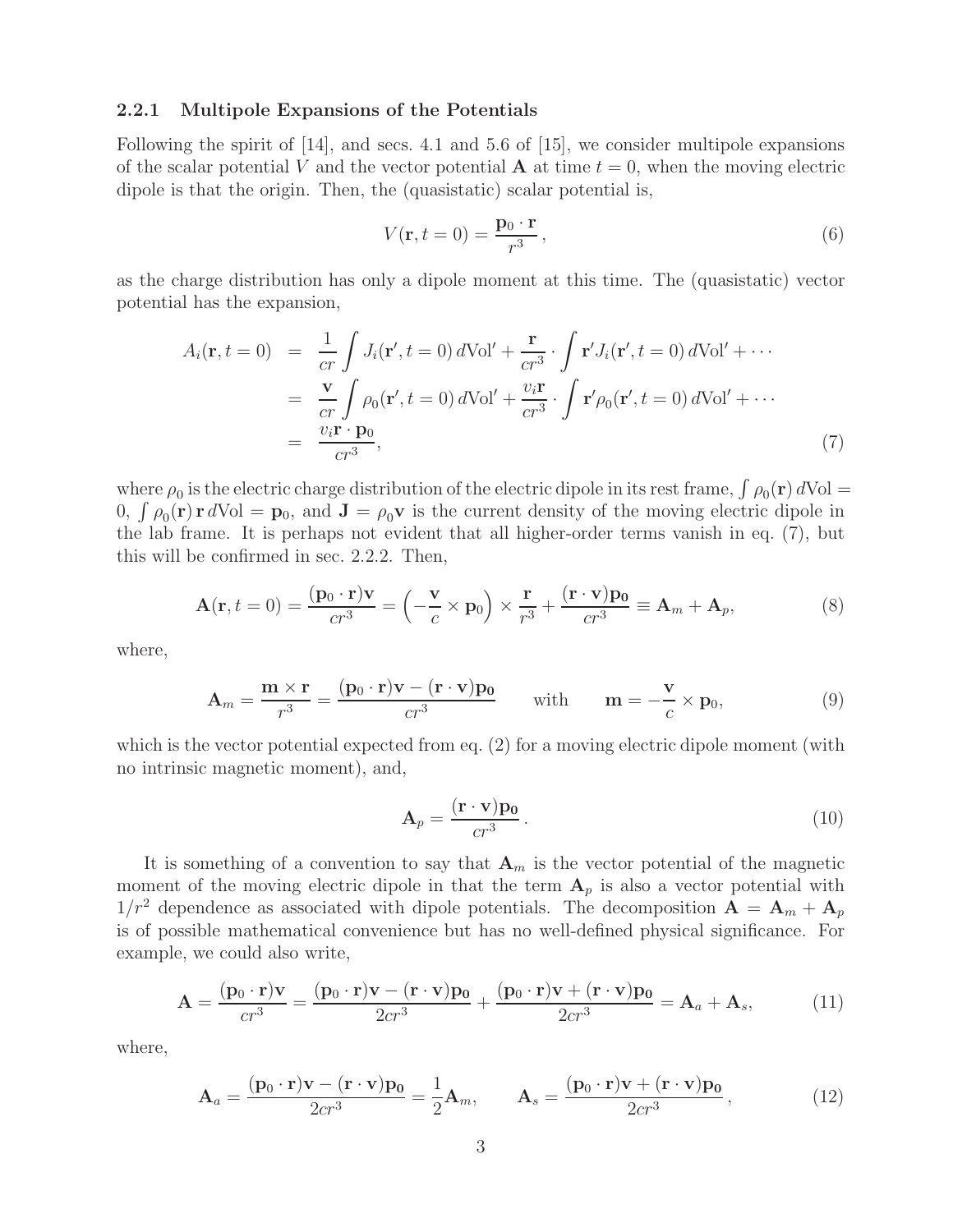are the antisymmetric and symmetric combinations of the terms  $(\mathbf{p}_0 \cdot \mathbf{r}) \mathbf{v}/2c r^3$  and  $(\mathbf{r} \cdot \mathbf{v}) \mathbf{p}_0/2c r^3$ . The decomposition (11) is advocated in probs. 6.21 and 6.22 of [15], but should not be construed as implying that the magnetic moment of the moving electric dipole is  $\mathbf{A}_m/2$ , just as the decomposition (8) does not imply that the magnetic moment of the moving electric dipole is **A**m. 8

It would seem most correct simply to say that  $1/r^2$  term in the vector potential of the moving electric dipole is  $(\mathbf{p}_0 \cdot \mathbf{r}) \mathbf{v}/c r^3$  without supposing this to be the sum of two effects of different physical character. Nonetheless, we can be led to the decompositions (8) and (11) by other arguments, each compelling in its way, as considered in secs. 2.2.3 and 2.2.4.

#### **2.2.2 Fields and Potentials via Lorentz Transformations**

Before going further, it is useful to note the most direct method of obtaining the potentials and fields of a moving electric dipole is via a Lorentz transformation from its rest frame, which has velocity **v** with  $v \ll c$  with respect to the lab frame.

The potentials in the rest frame of the electric dipole, assumed to be at the origin, are,

$$
V^* = \frac{\mathbf{p}_0 \cdot \mathbf{r}^*}{r^{*3}}, \qquad \mathbf{A}^* = 0,
$$
\n(13)

where quantities in the rest frame are denoted with the superscript  $*$ . The Lorentz transformation of the 4-vectors  $(ct, r)$  and  $(V, A)$  to the lab frame at time  $t = 0$  yield, for  $v \ll c$ , where  $\gamma = 1/\sqrt{1 - v^2/c^2} \approx 1$ ,

$$
\mathbf{r}_{\parallel}^{\star} = \gamma(\mathbf{r}_{\parallel} - \mathbf{v}t) \approx \mathbf{r}_{\parallel}, \qquad \mathbf{r}_{\perp}^{\star} = \mathbf{r}_{\perp}, \qquad i.e., \qquad \mathbf{r}^{\star} \approx \mathbf{r}, \tag{14}
$$

$$
V = \gamma (V^* + \mathbf{A}^* \cdot \mathbf{v}/c) \approx V^* = \frac{\mathbf{p}_0 \cdot \mathbf{r}^*}{r^{*3}} \approx \frac{\mathbf{p}_0 \cdot \mathbf{r}}{r^3},\tag{15}
$$

$$
\mathbf{A} = \gamma (\mathbf{A}^{\star} + V^{\star} \mathbf{v}/c) \approx \frac{(\mathbf{p}_0 \cdot \mathbf{r}) \mathbf{v}}{c r^3}.
$$
 (16)

Hence, the multipole expansion (8) of the vector potential **A** at order  $1/r^2$  is actually the "exact" result in the low-velocity approximation.

While the fields **E** and **B** can now be calculated from the potentials according to,

$$
\mathbf{E} = -\nabla V - \frac{1}{c} \frac{\partial \mathbf{A}}{\partial t}, \qquad \mathbf{B} = \nabla \times \mathbf{A}, \tag{17}
$$

it is more straightforward to deduce the fields **E** and **B** as the Lorentz transforms of the fields in the rest frame of the electric dipole,

$$
\mathbf{E}^{\star} = \frac{3(\mathbf{p}_0 \cdot \mathbf{r}^{\star})\mathbf{r}^{\star}}{r^{\star 5}} - \frac{\mathbf{p}_0}{r^{\star 3}} - \frac{4\pi}{3}\mathbf{p}_0 \delta^3 \mathbf{r}^{\star}, \qquad \mathbf{B}^{\star} = 0.
$$
 (18)

Then,<sup>9</sup> at time  $t = 0$  when  $\mathbf{r}^* \approx \mathbf{r}$ ,

$$
\mathbf{E} = \gamma \left( \mathbf{E}^* - \frac{\mathbf{v}}{c} \times \mathbf{B}^* \right) - (\gamma - 1)(\mathbf{E}^* \cdot \hat{\mathbf{v}}) \hat{\mathbf{v}} \approx \mathbf{E}^* = \frac{3(\mathbf{p}_0 \cdot \mathbf{r}) \mathbf{r}}{r^5} - \frac{\mathbf{p}_0}{r^3} - \frac{4\pi}{3} \mathbf{p}_0 \delta^3 \mathbf{r}, \tag{19}
$$

<sup>8</sup>That Jackson was aware of both decompositions (8) and (11) is indicated in a letter of Mar. 20, 1990 on this theme [34], and somewhat indirectly in prob. 11.28 of [15]. *V.H. thanks J.D.J. for a copy of this letter.*

 ${}^{9}$ See, for example, sec. 11.10 of [15].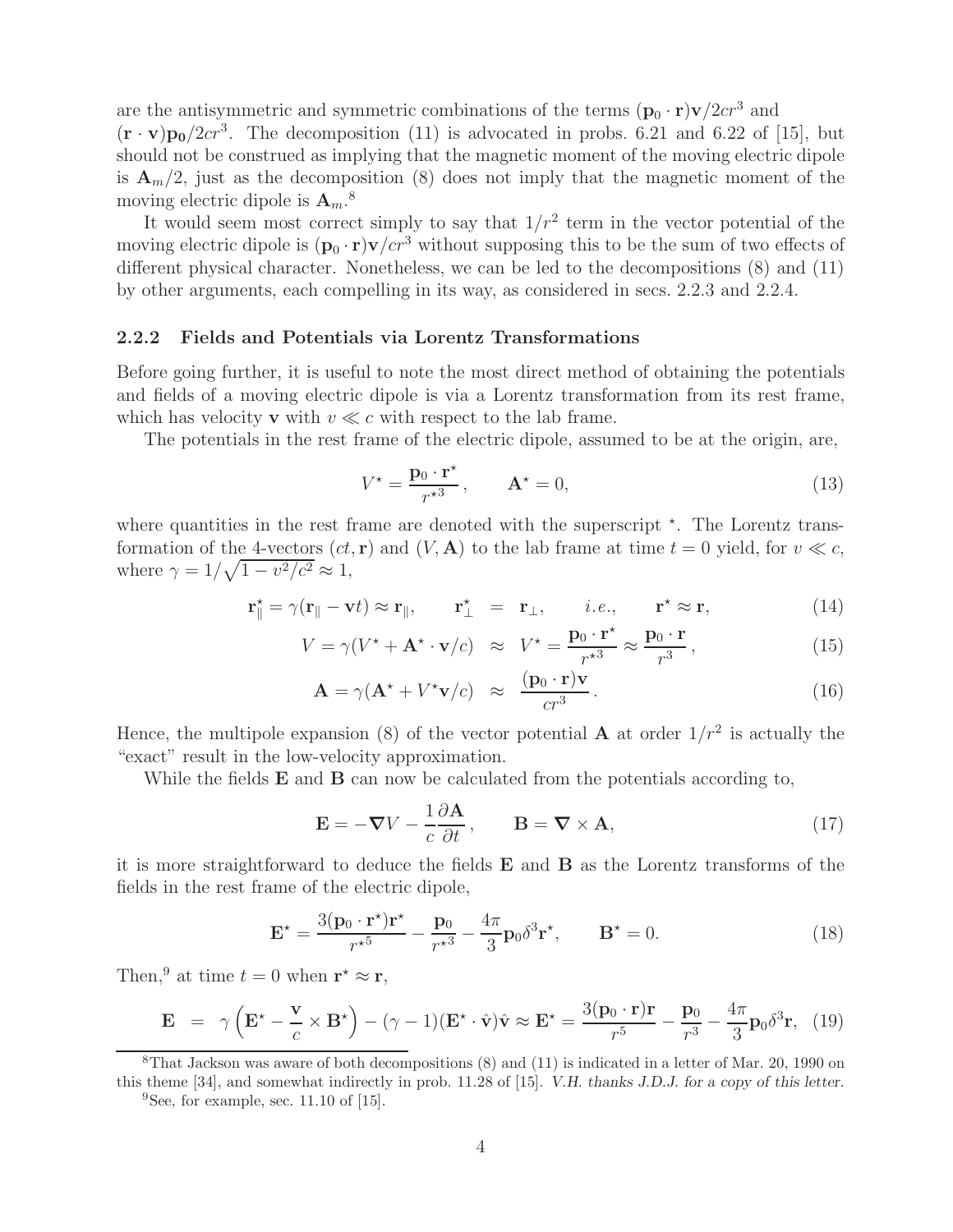$$
\mathbf{B} = \gamma \left( \mathbf{B}^* + \frac{\mathbf{v}}{c} \times \mathbf{E}^* \right) - (\gamma - 1)(\mathbf{B}^* \cdot \hat{\mathbf{v}}) \hat{\mathbf{v}} \approx \frac{\mathbf{v}}{c} \times \mathbf{E}^* \approx \frac{\mathbf{v}}{c} \times \mathbf{E}
$$
  
= 
$$
\frac{\mathbf{v}}{c} \times \left( \frac{3(\mathbf{p}_0 \cdot \mathbf{r}) \mathbf{r}}{r^5} - \frac{\mathbf{p}_0}{r^3} - \frac{4\pi}{3} \mathbf{p}_0 \delta^3 \mathbf{r} \right) \equiv \mathbf{B}_m + \mathbf{B}_p \equiv \mathbf{B}_a + \mathbf{B}_s,
$$
 (20)

where the partial fields  $\mathbf{B}_m$ ,  $\mathbf{B}_p$ ,  $\mathbf{B}_a$  and  $\mathbf{B}_s$  will be displayed in secs. 2.2.3 and 2.2.4.

#### **2.2.3 Potentials Deduced from Lab-Frame Charge and Current Densities**

In its rest-frame the point electric dipole  $\mathbf{p}_0$  (located at the origin) has polarization density,

$$
\mathbf{P}^{\star} = \mathbf{p}_0 \,\delta^3 \mathbf{r}^{\star}.\tag{21}
$$

The associated charge density is,

$$
\rho^* = -\nabla^* \cdot \mathbf{P}^* = -\mathbf{p}_0 \cdot \nabla^* \delta^3 \mathbf{r}^*.
$$
\n(22)

In the lab frame the charge density is,

$$
\rho = \gamma \rho^* \approx \rho^* \approx -\mathbf{p}_0 \cdot \nabla \delta^3 \mathbf{r} = -\nabla \cdot \mathbf{P},\tag{23}
$$

where the lab-frame polarization density is,

$$
\mathbf{P} = \mathbf{p}_0 \,\delta^3 \mathbf{r},\tag{24}
$$

at the instant when the dipole is at the origin, noting that  $\mathbf{r} \approx \mathbf{r}^*$  and  $\nabla^* = \nabla$  in the low-velocity approximation.<sup>10</sup>

When the dipole is moving with a velocity **v** in the lab frame it has current density,

$$
\mathbf{J} = \gamma \rho^* \mathbf{v} \approx \rho^* \mathbf{v} = -\mathbf{v} (\mathbf{p}_0 \cdot \nabla) \delta^3 \mathbf{r}
$$
  
\n
$$
= -(\mathbf{v} \cdot \nabla) \mathbf{p}_0 \delta^3 (\mathbf{r}) - \mathbf{v} (\nabla \cdot \mathbf{p}_0 \delta^3 \mathbf{r}) + (\mathbf{v} \cdot \nabla) \mathbf{p}_0 \delta^3 \mathbf{r}
$$
  
\n
$$
= -(\mathbf{v} \cdot \nabla) \mathbf{p}_0 \delta^3 \mathbf{r} - \nabla \times (\mathbf{v} \times \mathbf{p}_0 \delta^3 \mathbf{r})
$$
  
\n
$$
= \mathbf{J}_p + \mathbf{J}_m,
$$
\n(25)

noting that the operator  $\nabla$  does not act on the constant vectors  $\mathbf{p}_0$  and **v**. The current density  $J_p$  can be thought of as an "electric-polarization current",

$$
\mathbf{J}_p = -(\mathbf{v} \cdot \nabla) \mathbf{p}_0 \, \delta^3 \mathbf{r} \equiv -(\mathbf{v} \cdot \nabla) \mathbf{P} = -\frac{d\mathbf{P}}{dt} \,. \tag{26}
$$

Likewise, the current density  $J_m$  can be thought of as a "magnetic-polarization current",

$$
\mathbf{J}_m = -\nabla \times (\mathbf{v} \times \mathbf{p}_0 \,\delta^3 \mathbf{r}) = c\nabla \times \mathbf{m} \,\delta^3 \mathbf{r} \equiv c\nabla \times \mathbf{M},\tag{27}
$$

using the convention that  $\mathbf{m} = -\mathbf{v}/c \times \mathbf{p}_0$  of eq. (2), and

$$
\mathbf{M} = \mathbf{m} \,\delta^3 \mathbf{r}.\tag{28}
$$

<sup>&</sup>lt;sup>10</sup>The electric field  $\mathbf{D} = \mathbf{E} + 4\pi \mathbf{P}$  has zero divergence,  $\nabla \cdot \mathbf{D} = \nabla \cdot \mathbf{E} + 4\pi \nabla \cdot \mathbf{P} = 4\pi \rho + 4\pi \nabla \cdot \mathbf{P} = 0$ , in view of eq.  $(23)$ .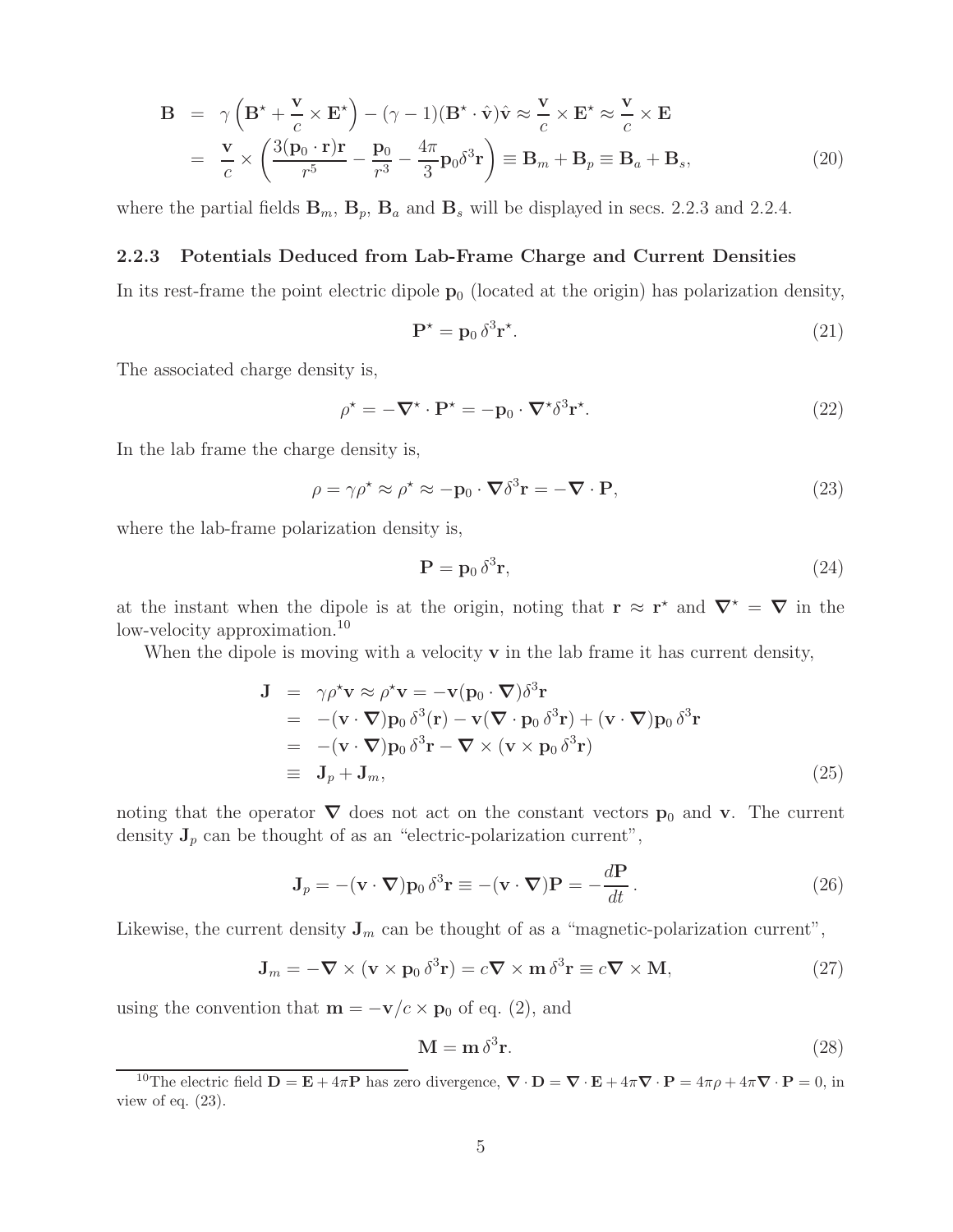Then the sum of the polarization currents (26) and (27) equals the "convection" current  $(25).$ 

The (quasistatic) vector potentials associated with the polarization currents (26) and (27) when the electric dipole is at the origin in the lab frame are,

$$
\mathbf{A}_{p}(\mathbf{r}) = \frac{1}{c} \int \frac{\mathbf{J}_{p}(\mathbf{r}')}{|\mathbf{r} - \mathbf{r}'|} d\text{Vol}' = -\frac{1}{c} \int \frac{(\mathbf{v} \cdot \nabla') \mathbf{p}_{0} \, \delta^{3} \mathbf{r}'}{|\mathbf{r} - \mathbf{r}'|} d\text{Vol}' = -\frac{\mathbf{p}_{0}}{c} \int \frac{(\mathbf{v} \cdot \nabla') \, \delta^{3} \mathbf{r}'}{|\mathbf{r} - \mathbf{r}'|} d\text{Vol}'
$$
\n
$$
= \frac{\mathbf{p}_{0}}{c} \int \frac{[\mathbf{v} \cdot (\mathbf{r} - \mathbf{r}')] \, \delta^{3} \mathbf{r}'}{|\mathbf{r} - \mathbf{r}'|^{3}} d\text{Vol}' = \frac{(\mathbf{r} \cdot \mathbf{v}) \mathbf{p}_{0}}{cr^{3}}, \tag{29}
$$

as previously found in eq. (10), and,

$$
\mathbf{A}_{m}(\mathbf{r}) = \frac{1}{c} \int \frac{\mathbf{J}_{m}(\mathbf{r}')}{|\mathbf{r} - \mathbf{r}'|} d\text{Vol}' = \int \frac{\nabla' \times \mathbf{m} \,\delta^{3} \mathbf{r}'}{|\mathbf{r} - \mathbf{r}'|} d\text{Vol}' = -\mathbf{m} \times \int \frac{\nabla' \,\delta^{3} \mathbf{r}'}{|\mathbf{r} - \mathbf{r}'|} d\text{Vol}'
$$
\n
$$
= \mathbf{m} \times \int \frac{(\mathbf{r} - \mathbf{r}') \,\delta^{3} \mathbf{r}'}{|\mathbf{r} - \mathbf{r}'|^{3}} d\text{Vol}' = \frac{\mathbf{m} \times \mathbf{r}}{r^{3}} = -\frac{(\mathbf{v} \times \mathbf{p}_{0}) \times \mathbf{r}}{cr^{3}} = \frac{(\mathbf{p}_{0} \cdot \mathbf{r}) \mathbf{v} - (\mathbf{r} \cdot \mathbf{v}) \mathbf{p}_{0}}{cr^{3}},
$$
\n(30)

as previously found in eq. (9).

The magnetic field (20) can now be written as,

$$
\mathbf{B} = \frac{\mathbf{v}}{c} \times \left( \frac{3(\mathbf{p}_0 \cdot \mathbf{r})\mathbf{r}}{r^5} - \frac{\mathbf{p}_0}{r^3} \right) = \mathbf{B}_m + \mathbf{B}_p.
$$
 (31)

where,

$$
\mathbf{B}_{m} = 2\mathbf{B}_{a} = \nabla \times \mathbf{A}_{m} = -\nabla \times \frac{(\mathbf{v} \times \mathbf{p}_{0}) \times \mathbf{r}}{cr^{3}} \n= -\frac{\mathbf{v} \times \mathbf{p}_{0}}{cr^{3}} \nabla \cdot \mathbf{r} + \mathbf{r} \left( \nabla \cdot \frac{\mathbf{v} \times \mathbf{p}_{0}}{cr^{3}} \right) - (\mathbf{r} \cdot \nabla) \frac{\mathbf{v} \times \mathbf{p}_{0}}{cr^{3}} + \left( \frac{\mathbf{v} \times \mathbf{p}_{0}}{cr^{3}} \cdot \nabla \right) \mathbf{r} \n= -\frac{3\mathbf{v} \times \mathbf{p}_{0}}{cr^{3}} - \frac{3[\mathbf{r} \cdot (\mathbf{v} \times \mathbf{p}_{0})]\mathbf{r}}{cr^{5}} + \frac{3\mathbf{v} \times \mathbf{p}_{0}}{cr^{3}} + \frac{\mathbf{v} \times \mathbf{p}_{0}}{cr^{3}} \n= \frac{3[(-\mathbf{v}/c \times \mathbf{p}_{0}) \cdot \mathbf{r}]\mathbf{r}}{r^{5}} - \frac{-\mathbf{v}/c \times \mathbf{p}_{0}}{r^{3}} = \frac{3(\mathbf{m} \cdot \mathbf{r})\mathbf{r}}{r^{5}} - \frac{\mathbf{m}}{r^{3}} \n= \nabla \times \frac{(\mathbf{p}_{0} \cdot \mathbf{r})\mathbf{v} - (\mathbf{r} \cdot \mathbf{v})\mathbf{p}_{0}}{cr^{3}} \n= (\mathbf{p}_{0} \cdot \mathbf{r})\nabla \times \frac{\mathbf{v}}{cr^{3}} - \frac{\mathbf{v}}{cr^{3}} \times \nabla (\mathbf{p}_{0} \cdot \mathbf{r}) - (\mathbf{v} \cdot \mathbf{r})\nabla \times \frac{\mathbf{p}_{0}}{cr^{3}} + \frac{\mathbf{p}_{0}}{cr^{5}} \times \mathbf{v} \n= -\frac{3(\mathbf{p}_{0} \cdot \mathbf{r})\mathbf{r} \times \mathbf{v}}{cr^{5}} - \frac{\mathbf{v} \times \mathbf{p}_{0}}{cr^{3}} + \frac{3(\mathbf{v} \cdot \mathbf{
$$

and,

$$
\mathbf{B}_p = \nabla \times \mathbf{A}_p = \nabla \times \frac{(\mathbf{r} \cdot \mathbf{v}) \mathbf{p_0}}{cr^3} = (\mathbf{r} \cdot \mathbf{v}) \nabla \times \frac{\mathbf{p_0}}{cr^3} + \nabla (\mathbf{r} \cdot \mathbf{v}) \times \frac{\mathbf{p_0}}{cr^3}
$$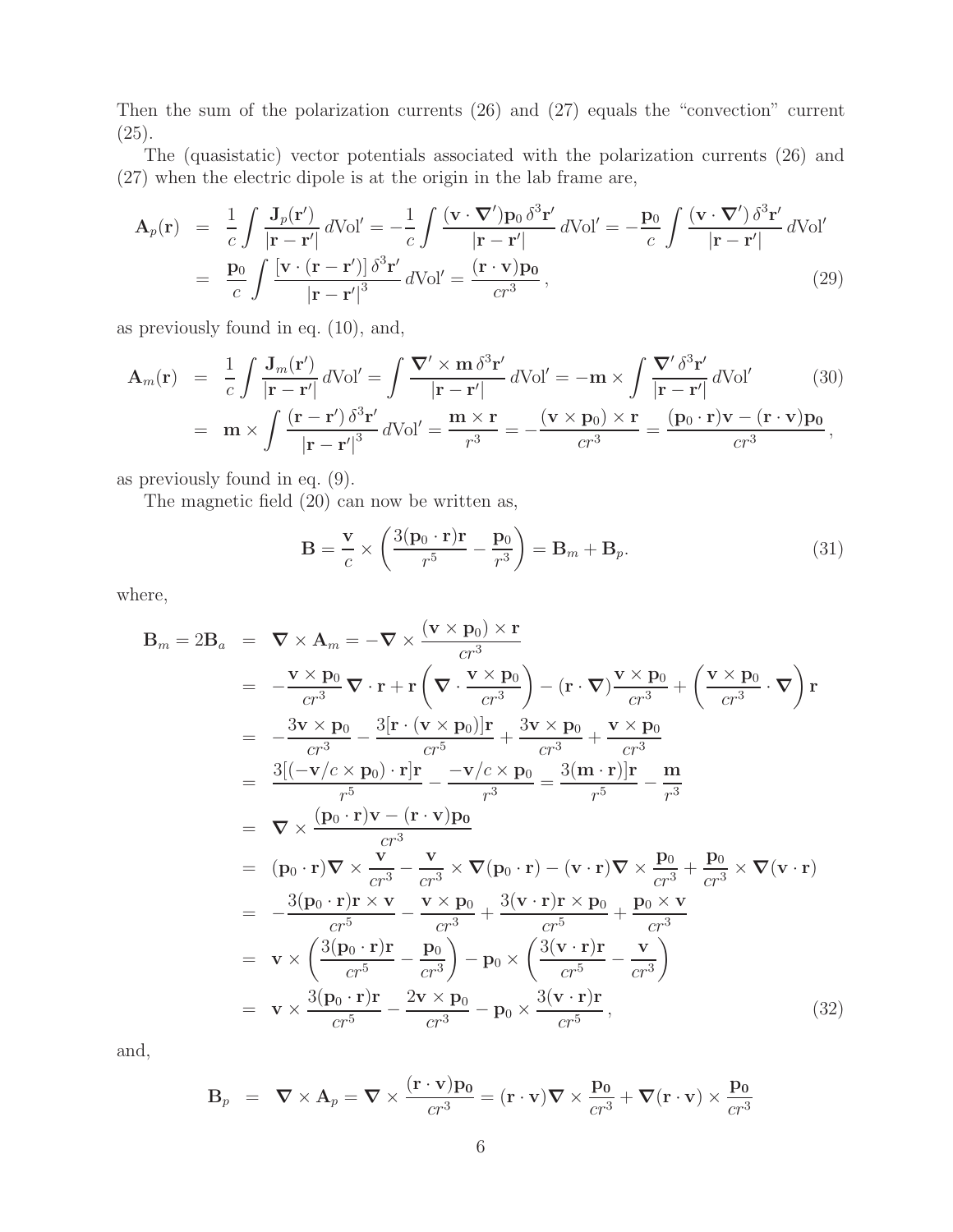$$
= -3(\mathbf{r} \cdot \mathbf{v})\mathbf{r} \times \frac{\mathbf{p_0}}{cr^5} + \mathbf{v} \times \frac{\mathbf{p_0}}{cr^3} = \mathbf{p_0} \times \left(\frac{3(\mathbf{r} \cdot \mathbf{v})\mathbf{r}}{cr^5} - \frac{\mathbf{v}}{cr^3}\right)
$$

$$
= \mathbf{v} \times \frac{\mathbf{p_0}}{cr^3} + \mathbf{p_0} \times \frac{3(\mathbf{r} \cdot \mathbf{v})\mathbf{r}}{cr^5}.
$$
(33)

The consistency of this decomposition tends to reinforce the identification of eq. (27) as "the" magnetic moment of the moving electric dipole, even though the quantities  $A_p$  and  $\mathbf{B}_p$  also have the  $1/r^2$  and  $1/r^3$  dependence, respectively, expected for dipole potentials and fields. However, alternative decompositions of the electric and magnetic lead to different interpretations. One such decomposition is considered in the following section.

#### **2.2.4 Jackson's Argument**

The preceding analyses have assumed for simplicity that the electric dipole is at the origin. Problems 6.21 and 6.22 of [15] encourage us to consider the situation when the electric dipole is not at the origin.

If the dipole is at position  $r_0$ , most of the preceding results still hold with the substitutions  $\mathbf{r} \to \mathbf{r} - \mathbf{r}_0$  and  $r \to |\mathbf{r} - \mathbf{r}_0|$ . However, the multipole moments of charge and current densities depend on the choice of origin.

The total electric charge,  $Q = \int \rho dV$ ol is, of course, independent of the choice of origin. The electric dipole moment  $\mathbf{p} = \int \rho \mathbf{r} dV$  is independent of the choice of origin if the total charge Q is zero (as for an electric dipole moment). Hence, the electric dipole moment of a dipole charge distribution is independent of the choice of origin. However, the electric quadrupole moment of a dipole charge distribution depends on the choice of origin.

The magnetic moment of a current density that obeys  $\nabla \cdot \mathbf{J} = 0$  is independent of the choice of origin. In such cases  $\int \mathbf{J} dvol = 0$ , and we can write,

$$
\mathbf{m} = \frac{1}{c} \int \mathbf{r} \times \mathbf{J} \, d\text{Vol} \to \frac{1}{c} \int (\mathbf{r} - \mathbf{r}_0) \times \mathbf{J} \, d\text{Vol} = \mathbf{m} + \frac{\mathbf{r}_0}{c} \times \int \mathbf{J} \, d\text{Vol} = \mathbf{m}.
$$
 (34)

In the present example of a moving electric dipole the current density has nonzero divergence, and the magnetic dipole moment (and higher magnetic moments) depend on the choice of origin. This reinforces the sense of previous sections that it is difficult to identify "the" magnetic moment of a moving electric dipole.

Turning to the argument implied in probs. 6.21 and 6.22 of [15], it is suggested that the vector potential (16) be rewritten in the form (11) as the sum of antisymmetric and symmetric terms. The motivation here is not obvious in quasistatic examples, but this technique is of use when considering a Taylor expansion of the retarded vector potential of a time-harmonic current distribution  $J(\mathbf{r}, t) = J(\mathbf{r}) e^{-i\omega t}$ , at distances far from these currents,

$$
\mathbf{A}(\mathbf{r},t) = \frac{1}{c} \int \frac{\mathbf{J}(\mathbf{r}',t'=t-R/c))}{R} d\text{Vol}' \approx \frac{e^{-i\omega t}}{cr} \int \mathbf{J}(\mathbf{r}') e^{ikR} d\text{Vol}'
$$
  

$$
\approx \frac{e^{i(kr-\omega t)}}{cr} \int \mathbf{J}(\mathbf{r}') e^{-ik\hat{\mathbf{r}}\cdot\mathbf{r}'} d\text{Vol}'
$$
  

$$
\approx \frac{e^{i(kr-\omega t)}}{cr} \left(\int \mathbf{J}(\mathbf{r}') d\text{Vol}' - ik \int \mathbf{J}(\mathbf{r}')(\hat{\mathbf{r}}\cdot\mathbf{r}') d\text{Vol}' + \cdots\right),
$$
 (35)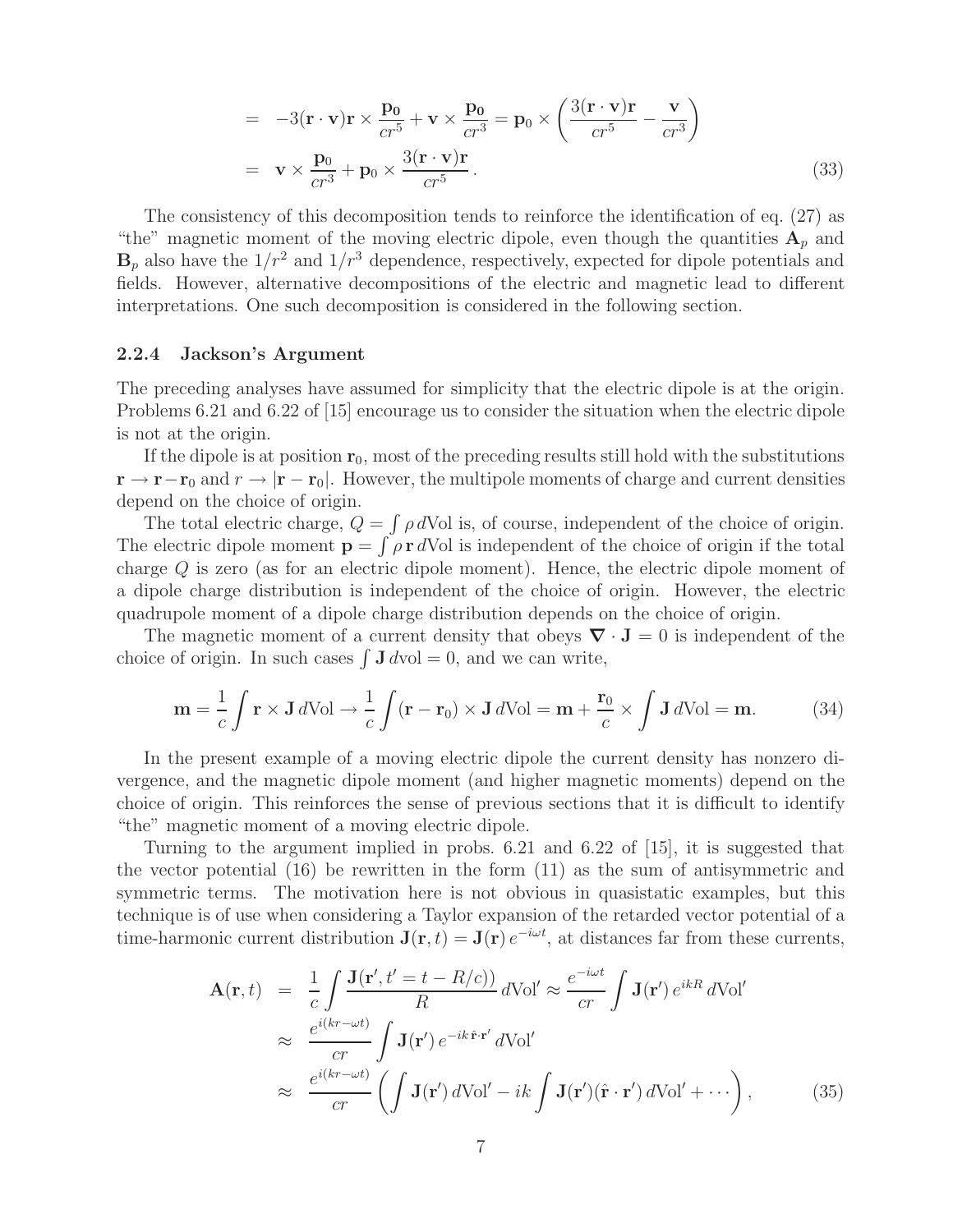where  $R = |\mathbf{r} - \mathbf{r}'| \approx r - \hat{\mathbf{r}} \cdot \mathbf{r}'$ . As is well known (see, for example, secs. 9.2-3 of [15]), the first term corresponds to the vector potential of electric dipole radiation, and the second term is the sum of the vector potentials of magnetic dipole radiation and electric quadrupole radiation. The separation of the second term into the two types of radiation is accomplished by considering its symmetric and antisymmetric parts,

$$
\mathbf{J}(\mathbf{r}')( \hat{\mathbf{r}} \cdot \mathbf{r}') = \frac{(\hat{\mathbf{r}} \cdot \mathbf{r}') \mathbf{J}(\mathbf{r}') - (\hat{\mathbf{r}} \cdot \mathbf{J}(\mathbf{r}')) \mathbf{r}'}{2} + \frac{(\hat{\mathbf{r}} \cdot \mathbf{r}') \mathbf{J}' + (\hat{\mathbf{r}} \cdot \mathbf{J}(\mathbf{r}')) \mathbf{r}'}{2}
$$
  
= 
$$
\frac{(\mathbf{r}' \times \mathbf{J}(\mathbf{r}')) \times \hat{\mathbf{r}}}{2} + \frac{(\hat{\mathbf{r}} \cdot \mathbf{r}') \mathbf{J}(\mathbf{r}') + (\hat{\mathbf{r}} \cdot \mathbf{J}(\mathbf{r}')) \mathbf{r}'}{2}
$$
  
= 
$$
c \mathbf{M}(\mathbf{r}') \times \hat{\mathbf{r}} + \frac{(\hat{\mathbf{r}} \cdot \mathbf{r}') \mathbf{J}(\mathbf{r}') + (\hat{\mathbf{r}} \cdot \mathbf{J}(\mathbf{r}')) \mathbf{r}'}{2},
$$
(36)

where  $\mathbf{M}(\mathbf{r}) = \mathbf{r} \times \mathbf{J}(\mathbf{r})/2c$  is the magnetization density associated with current density **J**.

*The identification of*  $\mathbf{r} \times \mathbf{J}/2c$  *as a magnetization density seems justified if* **J** *has zero divergence, which is not the case, in general, in radiation problems. It is noteworthy that [35] (sec. 71) discusses both magnetic moments and radiation for a collection of point charges, rather than for a current density* **J***, which deftly avoids the present ambiguities.*

For completeness, we record that the magnetic field associated with the symmetric part,  $\mathbf{A}_s$ , of the vector potential (11) is, at time  $t = 0$  when the moving electric dipole is at the origin,

$$
\mathbf{B}_{s} = \nabla \times \mathbf{A}_{s} = \nabla \times \frac{(\mathbf{p}_{0} \cdot \mathbf{r})\mathbf{v} + (\mathbf{r} \cdot \mathbf{v})\mathbf{p}_{0}}{2cr^{3}}
$$
\n
$$
= (\mathbf{p}_{0} \cdot \mathbf{r})\nabla \times \frac{\mathbf{v}}{2cr^{3}} - \frac{\mathbf{v}}{2cr^{3}} \times \nabla(\mathbf{p}_{0} \cdot \mathbf{r}) + (\mathbf{v} \cdot \mathbf{r})\nabla \times \frac{\mathbf{p}_{0}}{2cr^{3}} - \frac{\mathbf{p}_{0}}{2cr^{3}} \times \nabla(\mathbf{v} \cdot \mathbf{r})
$$
\n
$$
= -\frac{3(\mathbf{p}_{0} \cdot \mathbf{r})\mathbf{r} \times \mathbf{v}}{2cr^{5}} - \frac{\mathbf{v} \times \mathbf{p}_{0}}{2cr^{3}} - \frac{3(\mathbf{v} \cdot \mathbf{r})\mathbf{r} \times \mathbf{p}_{0}}{2cr^{5}} - \frac{\mathbf{p}_{0} \times \mathbf{v}}{2r^{3}}
$$
\n
$$
= \mathbf{v} \times \frac{3(\mathbf{p}_{0} \cdot \mathbf{r})\mathbf{r}}{2cr^{5}} + \mathbf{p}_{0} \times \frac{3(\mathbf{v} \cdot \mathbf{r})\mathbf{r}}{2cr^{5}} = -3\mathbf{r} \times \frac{(\mathbf{v} \cdot \mathbf{r})\mathbf{p}_{0} + (\mathbf{p}_{0} \cdot \mathbf{r})\mathbf{v}}{2cr^{5}}.
$$
\n(37)

When the moving dipole is at the origin the magnetic field varies purely as  $1/r<sup>3</sup>$ , so the fourth Maxwell equation (for points away from the dipole itself),

$$
\nabla \times \mathbf{B} = \frac{1}{c} \frac{\partial \mathbf{E}}{\partial t},\tag{38}
$$

tells us that the electric field must include terms that vary as  $1/r<sup>4</sup>$ , which are associated with the (time-dependent) electric quadrupole moment. However, eq. (38) should not be construed as implying that the changing electric quadrupole moment "creates" the magnetic field.

It is instructive to consider  $\nabla \times \mathbf{B}_s$ , for which we note that,

$$
\nabla \times \frac{\mathbf{r} \times (\mathbf{v} \cdot \mathbf{r}) \mathbf{p}_0}{r^5} = \nabla \times \frac{(\mathbf{v} \cdot \hat{\mathbf{r}}) \hat{\mathbf{r}} \times \mathbf{p}_0}{r^3}
$$

$$
= \nabla \frac{1}{r^3} \times (\mathbf{v} \cdot \hat{\mathbf{r}}) \hat{\mathbf{r}} \times \mathbf{p}_0 + \frac{\nabla \times [(\mathbf{v} \cdot \hat{\mathbf{r}}) \hat{\mathbf{r}} \times \mathbf{p}_0]}{r^3}
$$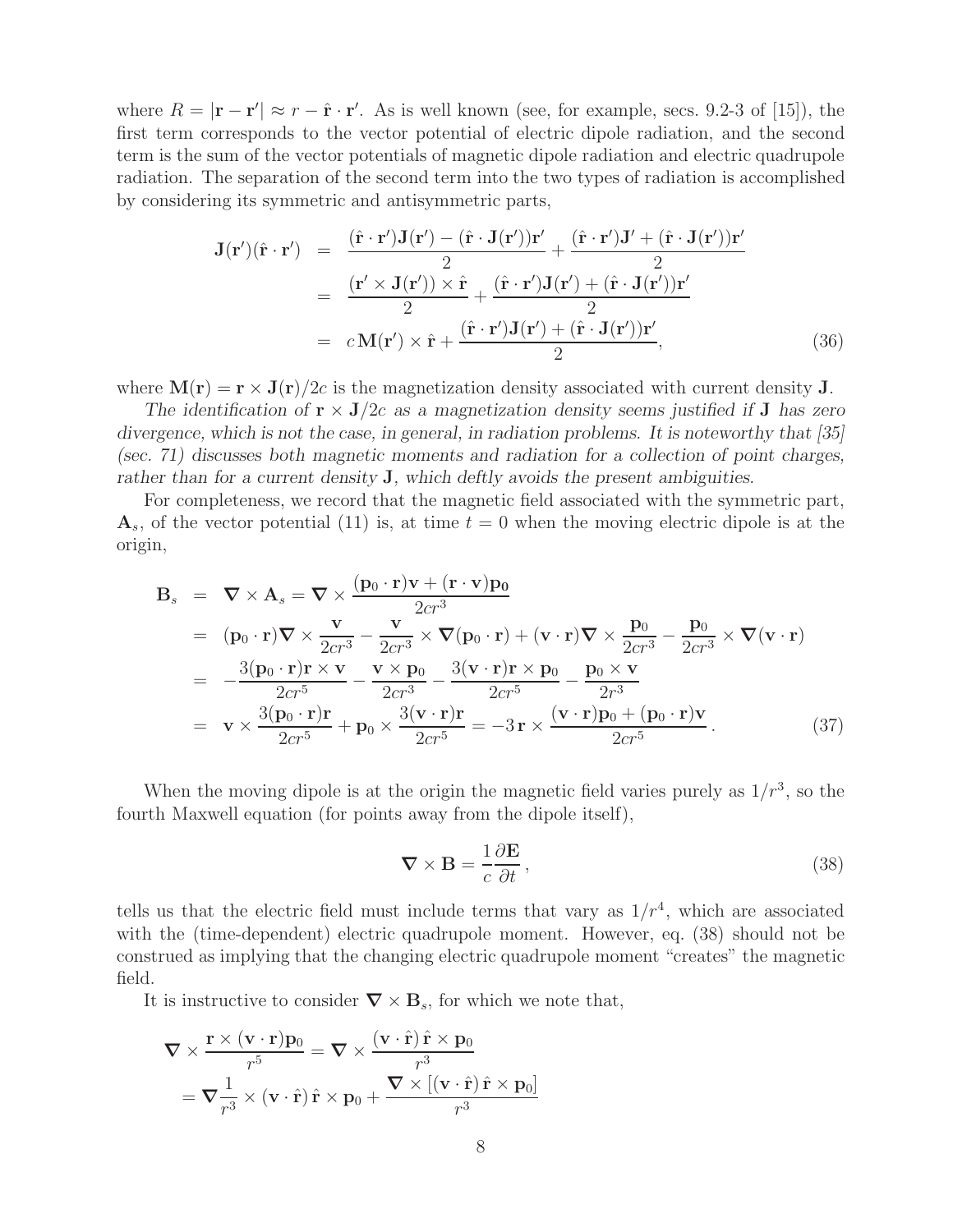$$
= -\frac{3}{r^4}(\mathbf{v} \cdot \hat{\mathbf{r}}) \hat{\mathbf{r}} \times (\hat{\mathbf{r}} \times \mathbf{p}_0) + \frac{\nabla(\mathbf{v} \cdot \hat{\mathbf{r}}) \times (\hat{\mathbf{r}} \times \mathbf{p}_0)}{r^3} + (\mathbf{v} \cdot \hat{\mathbf{r}}) \frac{\nabla \times (\hat{\mathbf{r}} \times \mathbf{p}_0)}{r^3}
$$
  
\n
$$
= -\frac{3}{r^4}(\mathbf{v} \cdot \hat{\mathbf{r}})[(\mathbf{p}_0 \cdot \hat{\mathbf{r}}) \hat{\mathbf{r}} - \mathbf{p}_0] + \frac{(\mathbf{v} \cdot \nabla) \hat{\mathbf{r}} \times (\hat{\mathbf{r}} \times \mathbf{p}_0)}{r^3} + (\mathbf{v} \cdot \hat{\mathbf{r}}) \frac{(\mathbf{p}_0 \cdot \nabla) \hat{\mathbf{r}} - \mathbf{p}_0(\nabla \cdot \hat{\mathbf{r}})}{r^3}
$$
  
\n
$$
= \frac{3(\mathbf{v} \cdot \hat{\mathbf{r}}) \mathbf{p}_0 - 3(\mathbf{v} \cdot \hat{\mathbf{r}}) (\mathbf{p}_0 \cdot \hat{\mathbf{r}}) \hat{\mathbf{r}}}{r^4}
$$
  
\n
$$
+ \frac{[\mathbf{v} - (\mathbf{v} \cdot \hat{\mathbf{r}}) \hat{\mathbf{r}}] \times (\hat{\mathbf{r}} \times \mathbf{p}_0)}{r^4} + (\mathbf{v} \cdot \hat{\mathbf{r}}) \frac{\mathbf{p}_0 - (\mathbf{p}_0 \cdot \hat{\mathbf{r}}) \hat{\mathbf{r}} - 2\mathbf{p}_0}{r^4}
$$
  
\n
$$
+ \frac{(\mathbf{v} \cdot \mathbf{p}_0) \hat{\mathbf{r}} - (\mathbf{v} \cdot \hat{\mathbf{r}}) (\mathbf{p}_0 \cdot \hat{\mathbf{r}}) \hat{\mathbf{r}}}{r^4} - \frac{(\mathbf{v} \cdot \hat{\mathbf{r}}) \mathbf{p}_0 + (\mathbf{v} \cdot \hat{\mathbf{r}}) (\mathbf{p}_0 \cdot \hat{\mathbf{r}}) \hat{\mathbf{r}}}{r^4}
$$
  
\n
$$
=
$$

Using eq.  $(39)$  with  $\mathbf{p}_0$  and **v** interchanged, we obtain,

$$
\nabla \times \frac{\mathbf{r} \times [(\mathbf{v} \cdot \mathbf{r})\mathbf{p}_0 + (\mathbf{p}_0 \cdot \mathbf{r})\mathbf{v}]}{r^5} = \frac{-10(\mathbf{v} \cdot \hat{\mathbf{r}})(\mathbf{p}_0 \cdot \hat{\mathbf{r}}) \hat{\mathbf{r}} + 2(\mathbf{v} \cdot \mathbf{p}_0) \hat{\mathbf{r}} + 2(\mathbf{v} \cdot \hat{\mathbf{r}})\mathbf{p}_0 + 2(\mathbf{p}_0 \cdot \hat{\mathbf{r}})\mathbf{v}}{r^4}.
$$
(40)

Then, recalling eq. (37), we find that,

$$
\nabla \times \mathbf{B}_s = \frac{15(\mathbf{v} \cdot \hat{\mathbf{r}})(\mathbf{p}_0 \cdot \hat{\mathbf{r}}) \hat{\mathbf{r}} - 3(\mathbf{v} \cdot \mathbf{p}_0) \hat{\mathbf{r}} - 3(\mathbf{v} \cdot \hat{\mathbf{r}})\mathbf{p}_0 - 3(\mathbf{p}_0 \cdot \hat{\mathbf{r}})\mathbf{v}}{cr^4}.
$$
(41)

As noted in prob. 6.21(c) of [15], when the moving dipole is at position  $\mathbf{r}_0 = \mathbf{v}t$  its electric field, eq. (19) with  $\mathbf{r} \to \mathbf{r} - \mathbf{r}_0$ , has the multipole expansion with respect to the origin,

$$
\mathbf{E} = \frac{3[\mathbf{p}_0 \cdot (\mathbf{r} - \mathbf{r}_0)](\mathbf{r} - \mathbf{r}_0)}{|\mathbf{r} - \mathbf{r}_0|^5} - \frac{\mathbf{p}_0}{|\mathbf{r} - \mathbf{r}_0|^3}
$$
\n
$$
= \frac{3(\mathbf{p}_0 \cdot \hat{\mathbf{r}}) \hat{\mathbf{r}} - \mathbf{p}_0}{r^3} + \frac{15(\mathbf{r}_0 \cdot \hat{\mathbf{r}})(\mathbf{p}_0 \cdot \hat{\mathbf{r}}) \hat{\mathbf{r}} - 3(\mathbf{r}_0 \cdot \mathbf{p}_0) \hat{\mathbf{r}} - 3(\mathbf{r}_0 \cdot \hat{\mathbf{r}})\mathbf{p}_0 - 3(\mathbf{p}_0 \cdot \hat{\mathbf{r}})\mathbf{r}_0}{r^4} + \cdots
$$
\n
$$
= \mathbf{E}_{\text{dipole}} + \mathbf{E}_{\text{quadrupole}} + \cdots,
$$
\n(42)

for  $r_0 \ll r$ . The electric dipole field  $\mathbf{E}_{\text{dipole}}$  (in contrast to the field  $\mathbf{E}$  of the moving electric dipole) is constant in time (as is the electric dipole moment  $\mathbf{p} \approx \mathbf{p}_0$ ). Thus,<sup>11</sup>

$$
\nabla \times \mathbf{B}_s = \frac{1}{c} \frac{\partial \mathbf{E}_{\text{quadrupole}}}{\partial t} \approx \frac{1}{c} \frac{\partial \mathbf{E}}{\partial t}.
$$
 (43)

This establishes a relation between the partial magnetic field  $\mathbf{B}_s$  and the electric quadrupole field  $\mathbf{E}_{\text{quadrupole}}$  of the moving electric dipole, but this should not be interpreted as a causeand-effect relation.

It remains that the magnetic field of a moving electric dipole  $\mathbf{p}_0$  at order  $1/r^3$  is not exactly that of the "magnetic moment"  $-\mathbf{v}/c \times \mathbf{p}_0$ , so that it is somewhat delicate to use the terminology "magnetic moment" in this example.

<sup>&</sup>lt;sup>11</sup>One can show that  $\nabla \times \mathbf{B}_a = 0$ , starting from the next to last form of eq. (32) and using the identities  $(\mathbf{a} \cdot \nabla) \hat{\mathbf{r}} = [\mathbf{a} - (\mathbf{a} \cdot \hat{\mathbf{r}}) \hat{\mathbf{r}}] / r$  and  $(\mathbf{a} \cdot \nabla)(\mathbf{b} \cdot \hat{\mathbf{r}}) = [\mathbf{a} \cdot \mathbf{b} - (\mathbf{a} \cdot \hat{\mathbf{r}})(\mathbf{b} \cdot \hat{\mathbf{r}})] / r$ , so that eq. (38) is satisfied for  $\mathbf{B} = \mathbf{B}_a + \mathbf{B}_s.$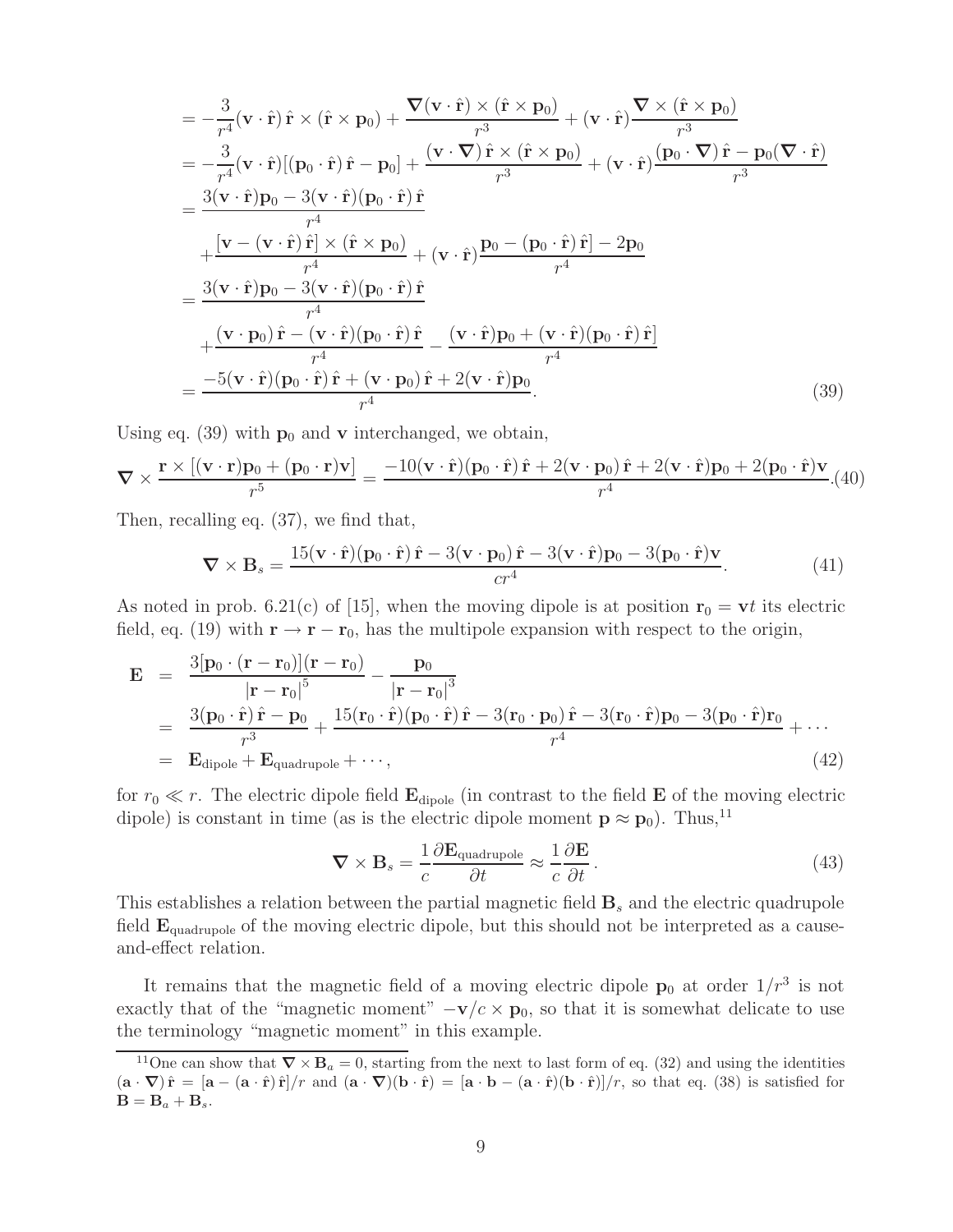## **3 Moving Magnetic Dipole**

For completeness, we include a discussion of the case of a magnetic dipole  $m_0$  that has velocity **v** in the lab frame. See also [29].

The potentials in the rest frame of magnetic dipole (where the magnetic moment is  $\mathbf{m}_0$ ), assuming the dipole to be at the origin, are,

$$
V^* = 0, \qquad \mathbf{A}^* = \frac{\mathbf{m}_0 \times \mathbf{r}^*}{r^{*3}},\tag{44}
$$

where quantities in the rest frame are denoted with the superscript  $*$ . The Lorentz transformation of the 4-vector  $(V, A)$  to the lab frame at time t when the dipole is at position  $\mathbf{r}_0 = \mathbf{v}t$  yield, for  $v \ll c$ , where  $\gamma = 1/\sqrt{1 - v^2/c^2} \approx 1$ , and  $\mathbf{r}^* \approx \mathbf{r} - \mathbf{r}_0 \equiv \mathbf{R}$ , is,

$$
V = \gamma (V^* + \mathbf{A}^* \cdot \mathbf{v}/c) \approx \frac{\mathbf{m}_0 \times \mathbf{R} \cdot \mathbf{v}}{cR^3} = \frac{\mathbf{v}/c \times \mathbf{m}_0 \cdot \mathbf{R}}{R^3},
$$
(45)

$$
\mathbf{A} = \gamma (\mathbf{A}^* + V^* \mathbf{v}/c) \approx \mathbf{A}^* = \frac{\mathbf{m}_0 \times \mathbf{R}}{R^3}.
$$
 (46)

These potentials have a crisper interpretation than those of eqs. (6) and (8) for a moving electric dipole, in that we can say that the potentials of a magnetic dipole which moves with  $v \ll c$  correspond to magnetic dipole moment  $\mathbf{m} = \mathbf{m}_0$  and electric dipole moment,

$$
\mathbf{p} = \frac{\mathbf{v}}{c} \times \mathbf{m}_0,\tag{47}
$$

with respect to its instantaneous position.

The lab-frame fields **E** and **B** are the Lorentz transforms of the fields in the rest frame of the magnetic dipole,

$$
\mathbf{E}^{\star} = 0, \qquad \mathbf{B}^{\star} = \frac{3(\mathbf{m}_0 \cdot \mathbf{r}^{\star})\mathbf{r}^{\star}}{r^{\star 5}} - \frac{\mathbf{m}_0}{r^{\star 3}}.
$$
 (48)

Then,

$$
\mathbf{E} \approx -\frac{\mathbf{v}}{c} \times \mathbf{B}^* \approx -\frac{\mathbf{v}}{c} \times \mathbf{B} = -\frac{\mathbf{v}}{c} \times \left( \frac{3(\mathbf{m}_0 \cdot \mathbf{R})\mathbf{R}}{R^5} - \frac{\mathbf{m}_0}{R^3} \right), \tag{49}
$$

$$
\mathbf{B} \approx \mathbf{B}^* = \frac{3(\mathbf{m}_0 \cdot \mathbf{R})\mathbf{R}}{R^5} - \frac{\mathbf{m}_0}{R^3}.
$$
 (50)

The electric field can also be written as,

$$
\mathbf{E} = \mathbf{E}_p + \mathbf{E}_m,\tag{51}
$$

with,

$$
\mathbf{E}_p = -\nabla V = \frac{3(\mathbf{p} \cdot \mathbf{R})\mathbf{R}}{R^5} - \frac{\mathbf{p}}{R^3} = \frac{3(\mathbf{v}/c \times \mathbf{m}_0 \cdot \mathbf{R})\mathbf{R}}{R^5} - \frac{\mathbf{v}/c \times \mathbf{m}_0}{R^3},
$$
(52)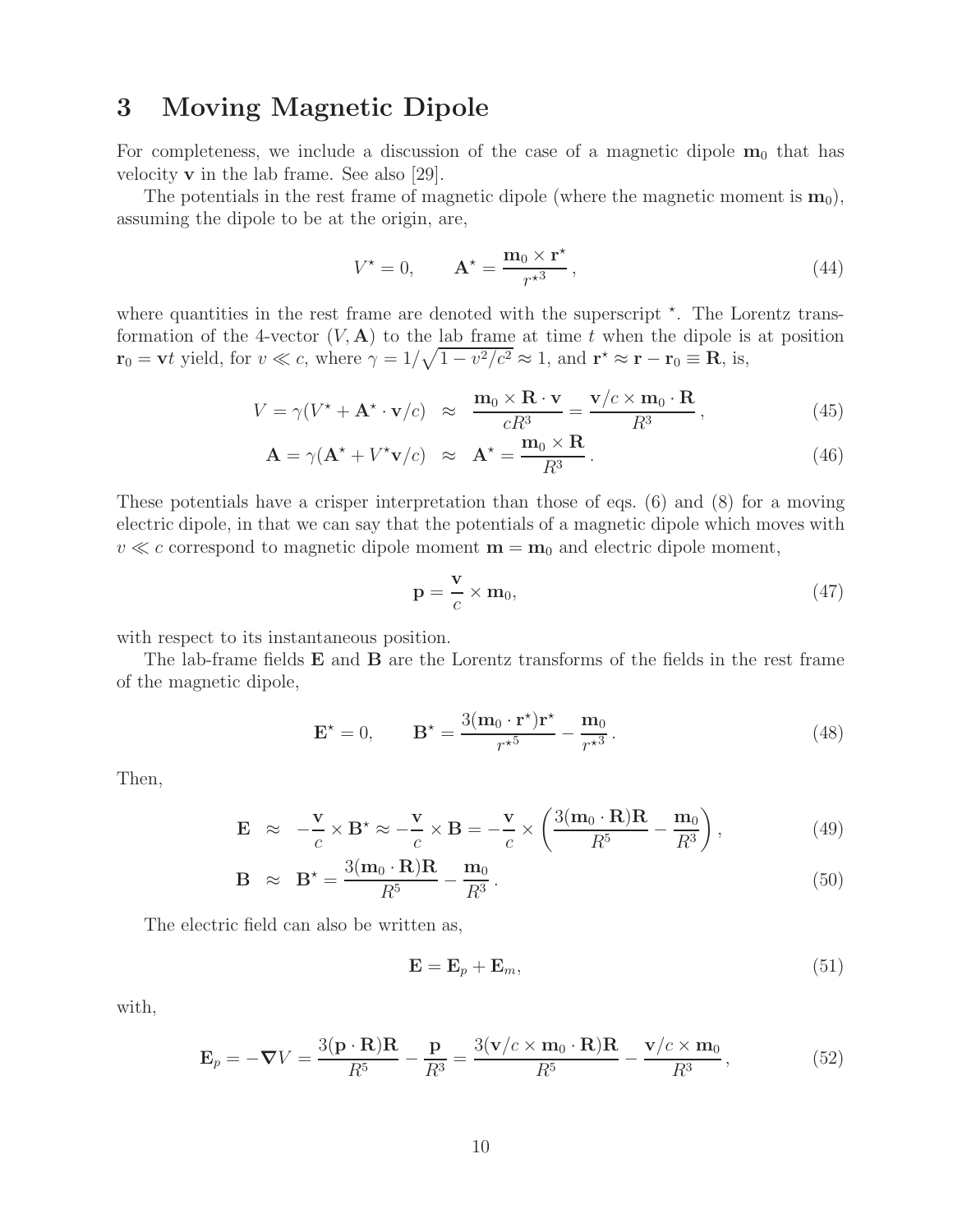and $12$ 

$$
\mathbf{E}_m = -\frac{1}{c} \frac{\partial \mathbf{A}}{\partial t} = -\frac{1}{c} \frac{\partial}{\partial t} \frac{\mathbf{m}_0 \times \mathbf{R}}{R^3} = -\mathbf{m}_0 \times \left( \frac{3(\mathbf{v} \cdot \mathbf{R}) \mathbf{R}}{c R^5} - \frac{\mathbf{v}}{c R^3} \right),\tag{53}
$$

where  $\mathbf{E}_p$  and  $\mathbf{E}_m$  can also be interpreted as the electric fields associated with the polarization and magnetization densities of the moving magnetic dipole, respectively. The fields (49),  $(50)$ ,  $(52)$  and  $(53)$  are the duals of the fields  $(20)$ ,  $(19)$ ,  $(33)$  and  $(32)$ , respectively, of a moving electric dipole, and suffer from the ambiguity that the electric (magnetic) field of the moving magnetic (electric) dipole is not simply that of the electric (magnetic) moment of the moving dipole.

If we decompose the electric field of the moving magnetic dipole into antisymmetric and symmetric pieces (with respect to interchange of symbols  $\mathbf{m}_0$  and  $\mathbf{v}$ ),

$$
\mathbf{E} = \mathbf{E}_a + \mathbf{E}_s, \tag{54}
$$

then,

$$
\mathbf{E}_a = \frac{\mathbf{E}_p}{2} = \frac{3[(\mathbf{v}/c \times \mathbf{m}_0/2) \cdot \mathbf{R}]\mathbf{R}}{R^5} - \frac{\mathbf{v}/c \times \mathbf{m}_0/2}{R^3}
$$
  
= 
$$
-\frac{\mathbf{v}}{2} \times \left(\frac{3(\mathbf{m}_0 \cdot \mathbf{R})\mathbf{R}}{cR^5} - \frac{\mathbf{m}_0}{cR^3}\right) + \frac{\mathbf{m}_0}{2} \times \left(\frac{3(\mathbf{v} \cdot \mathbf{R})\mathbf{R}}{cR^5} - \frac{\mathbf{v}}{cR^3}\right),
$$
(55)

$$
\mathbf{E}_s = \mathbf{E} - \mathbf{E}_a = 3\mathbf{R} \times \frac{(\mathbf{v} \cdot \mathbf{R})\mathbf{m}_0 + (\mathbf{m}_0 \cdot \mathbf{R})\mathbf{v}}{2cR^5},
$$
\n(56)

and,

$$
\nabla \times \mathbf{E}_a = 0, \qquad \nabla \times \mathbf{E}_s = -\frac{1}{c} \frac{\partial \mathbf{B}_{\text{quadrupole}}}{\partial t}, \qquad (57)
$$

where the magnetic field (48) of the moving magnetic dipole at  $\mathbf{r}_0$  can be expanded for  $r_0 \ll r$ as, recaling that  $\mathbf{R} = \mathbf{r} - \mathbf{r}_0$ ,

$$
\mathbf{B} = \frac{3[\mathbf{m}_0 \cdot (\mathbf{r} - \mathbf{r}_0)](\mathbf{r} - \mathbf{r}_0)}{|\mathbf{r} - \mathbf{r}_0|^5} - \frac{\mathbf{m}_0}{|\mathbf{r} - \mathbf{r}_0|^3}
$$
\n
$$
= \frac{3(\mathbf{m}_0 \cdot \hat{\mathbf{r}}) \hat{\mathbf{r}} - \mathbf{m}_0}{r^3} + \frac{15(\mathbf{r}_0 \cdot \hat{\mathbf{r}})(\mathbf{m}_0 \cdot \hat{\mathbf{r}}) \hat{\mathbf{r}} - 3(\mathbf{r}_0 \cdot \mathbf{m}_0) \hat{\mathbf{r}} - 3(\mathbf{r}_0 \cdot \hat{\mathbf{r}}) \mathbf{m}_0 - 3(\mathbf{m}_0 \cdot \hat{\mathbf{r}}) \mathbf{r}_0}{r^4} + \cdots
$$
\n
$$
= \mathbf{B}_{\text{dipole}} + \mathbf{B}_{\text{quadrupole}} + \cdots.
$$
\n(58)

The form of eq. (55) permits us to consider that the electric dipole moment of the moving magnetic moment is  $\mathbf{v}/c \times \mathbf{m}_0/2$ , rather than that given in eq. (47), so again we must exercise care in using the term "moment" to characterize a moving intrinsic moment.

For discussion of a moving magnetic dipole in an external electric field, see [37].

<sup>&</sup>lt;sup>12</sup>The form  $(53)$  was noted in prob. 12.4 of  $[36]$  and in prob. 11.29 of  $[15]$ .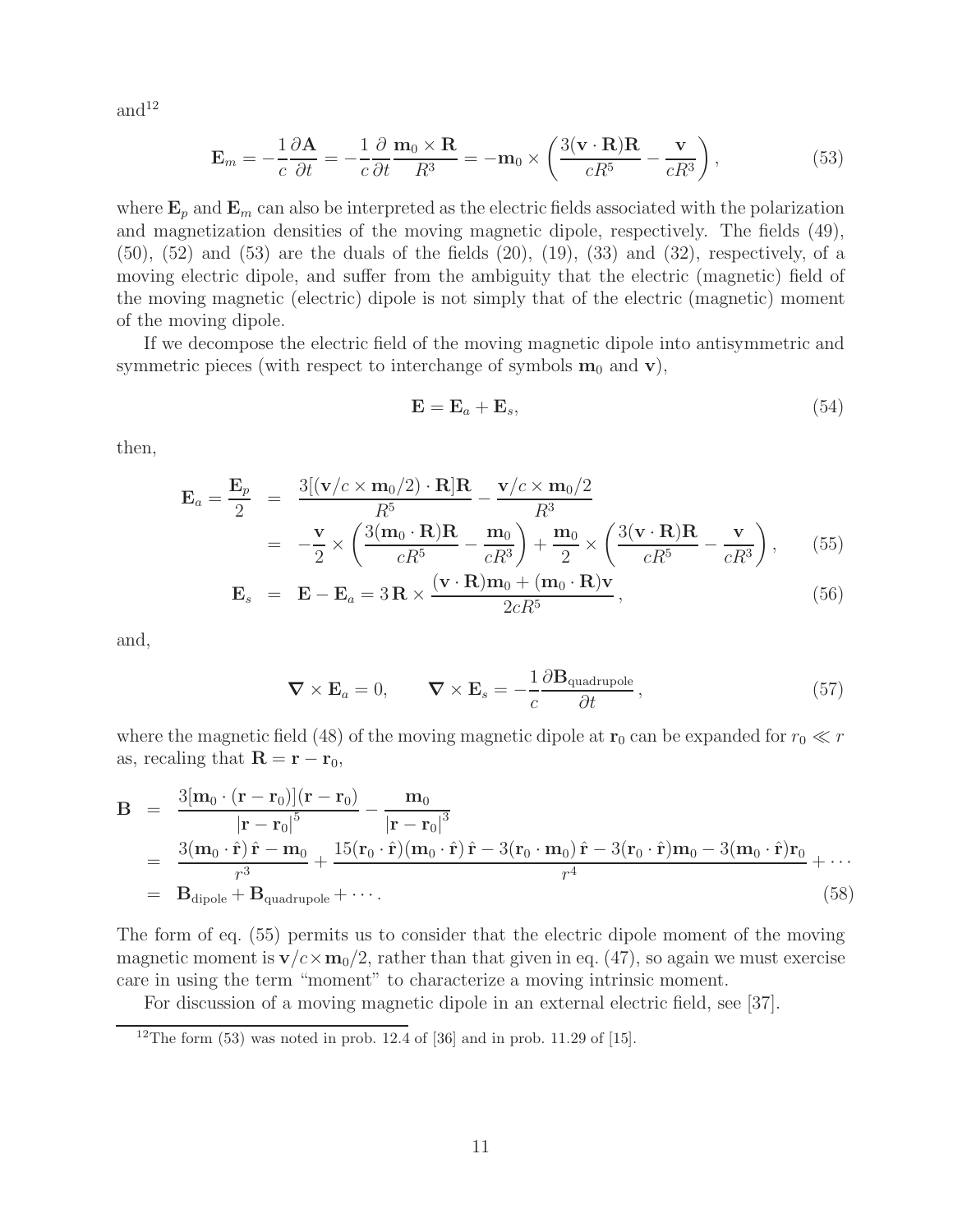# **References**

- [1] V. Hnizdo, *Magnetic dipole moment of a moving electric dipole*, Am. J. Phys. **80**, 645 (2012), http://kirkmcd.princeton.edu/examples/EM/hnizdo\_ajp\_80\_645\_12.pdf
- [2] H.A. Lorentz, *Alte und Neue Fragen der Physik*, Phys. Z. **11**, 1234 (1910), http://kirkmcd.princeton.edu/examples/EM/lorentz\_pz\_11\_1234\_10.pdf http://kirkmcd.princeton.edu/examples/EM/lorentz\_pz\_11\_1234\_10\_english.pdf
- [3] I.M. Frank, Izv. Akad. Nauk USSR, Ser. Fiz. **6**, 3 (1942), http://kirkmcd.princeton.edu/examples/EM/frank\_ian\_6\_3\_42.pdf
- [4] I.M. Frank, *Vavilov-Cherenkov radiation for electric and magnetic multipoles*, Sov. Phys. Usph. **27**, 772 (1984), http://kirkmcd.princeton.edu/examples/EM/frank\_spu\_27\_772\_84.pdf
- [5] I.M. Frank, *On the moments of a magnetic dipole moving in a medium*, Sov. Phys. Usph. **32**, 456 (1989), http://kirkmcd.princeton.edu/examples/EM/frank\_spu\_32\_456\_89.pdf
- [6] E. Budde, *Das Clausius'sche Gesetz und die Bewegung der Erde in Raume*, Ann. Phys. **10**, 553 (1880), http://kirkmcd.princeton.edu/examples/EM/budde\_ap\_10\_553\_1880.pdf
- [7] W.G.F. Swann, *Unipolar Induction*, Phys. Rev. **15**, 365 (1920), http://kirkmcd.princeton.edu/examples/EM/swann\_pr\_15\_365\_20.pdf
- [8] S.J. Barnett, *Electric Fields due to the Motion of Constant Electromagnetic Systems*, Phil. Mag. **44**, 1112 (1922), http://kirkmcd.princeton.edu/examples/EM/barnett\_pm\_44\_1112\_22.pdf
- [9] J.C. Maxwell, *A Treatise on Electricity and Magnetism*, Vol. 2 (Clarendon Press, 1873), kirkmcd.princeton.edu/examples/EM/maxwell\_treatise\_v2\_73.pdf Vol. 2, 3rd ed. (Clarendon Press, 1892), kirkmcd.princeton.edu/examples/EM/maxwell\_treatise\_v2\_92.pdf
- [10] J. Frenkel, Nature **117**, 653 (1926), http://kirkmcd.princeton.edu/examples/EM/frenkel\_nature\_117\_653\_26.pdf
- [11] J. Frenkel, *Die Elektrodynamik des rotierenden Elektrons*, Z. Phys. **37**, 246 (1926), http://kirkmcd.princeton.edu/examples/EM/frenkel\_zp\_37\_243\_26.pdf
- [12] G.E. Uhlenbeck and S. Goudsmit, *Ersetzung der Hypothese vom unmechanischen Zwang durch eine Forderung bez¨uglich des inneren Verhaltens jedes einzelnen Elektrons*, Naturw. **13**, 953 (1925), http://kirkmcd.princeton.edu/examples/QM/uhlenbeck\_naturw\_13\_953\_25.pdf
- [13] N.F. Ramsey, *Electric Dipole Moments of Particles*, Ann. Rev. Nucl. Part. Sci. **32**, 211 (1982), http://kirkmcd.princeton.edu/examples/EP/ramsey\_arnps\_32\_211\_82.pdf
- [14] G.P. Fisher, *The Electric Dipole Moment of a Moving Magnetic Dipole*, Am. J. Phys. **39**, 1528 (1971), http://kirkmcd.princeton.edu/examples/EM/fisher\_ajp\_39\_1528\_71.pdf
- [15] J.D. Jackson, *Classical Electrodynamics*, 3rd ed. (Wiley, 1999), http://kirkmcd.princeton.edu/examples/EM/jackson\_ce3\_99.pdf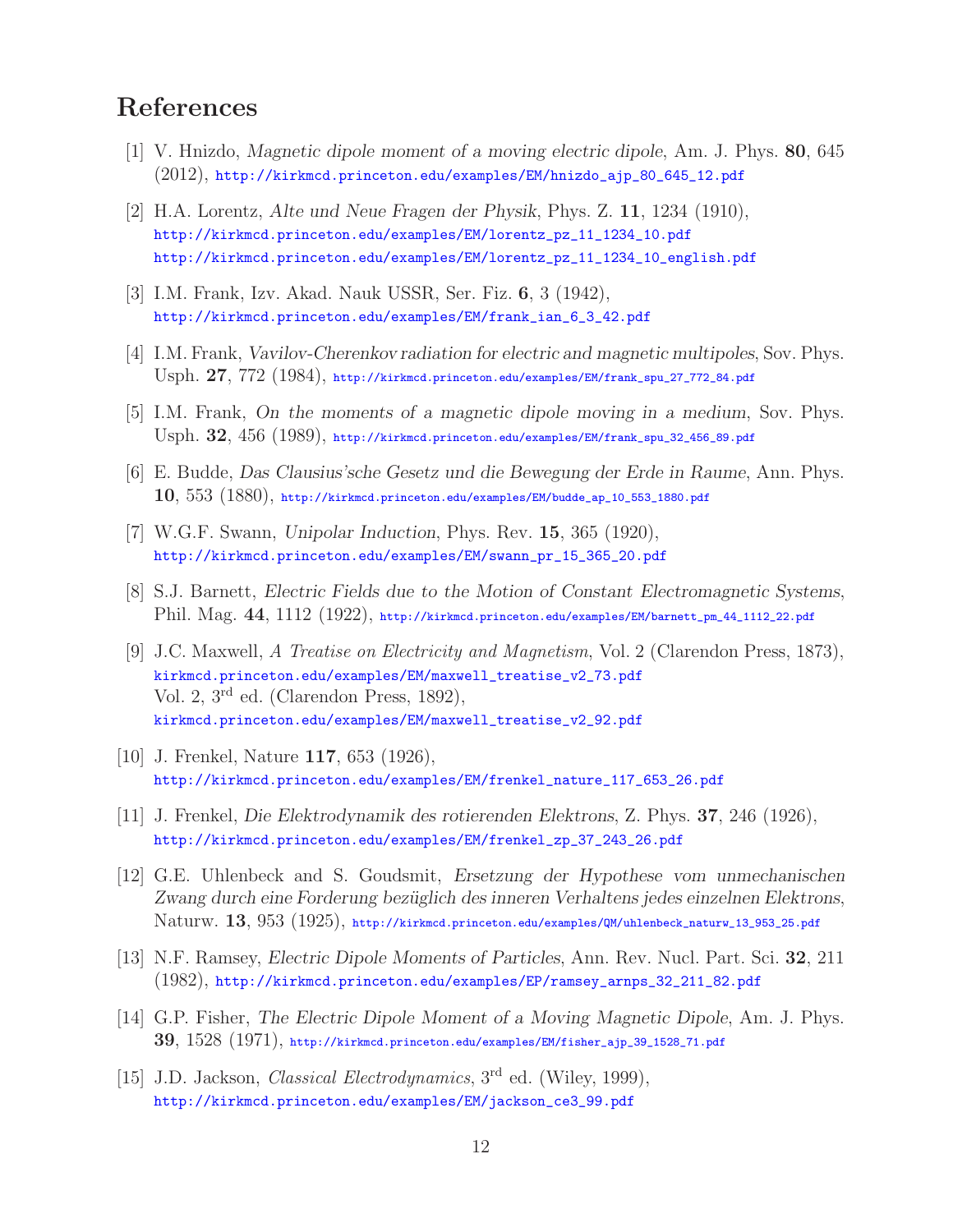- [16] J.R. Ellis, *The fields of an arbitrarily moving dipole*, Proc. Camb. Phil. Soc. **59**, 759 (1963), http://kirkmcd.princeton.edu/examples/EM/ellis\_pcps\_59\_759\_63.pdf
- [17] G.N. Ward, *On the integration of Maxwell's equations, and charge and dipole fields*, Proc. Roy. Soc. London A **279**, 562 (1964), http://kirkmcd.princeton.edu/examples/EM/ward\_prsla\_279\_562\_64.pdf
- [18] G.N. Ward, *The electromagnetic fields of moving dipoles*, Proc. Camb. Phil. Soc. **61**, 547 (1965), http://kirkmcd.princeton.edu/examples/EM/ward\_pcps\_61\_547\_65.pdf
- [19] H. Mott, G.B. Hoadley and W.R. Daw, *The Fields of a Moving Electric Dipole*, Proc. IEEE **53**, 407 (1965), http://kirkmcd.princeton.edu/examples/EM/mott\_pieee\_53\_407\_65.pdf
- [20] H. Mott, G.B. Hoadley and W.R. Daw, *The Near Fields of a Moving Electric Dipole*, Proc. IEEE **53**, 1262 (1965), http://kirkmcd.princeton.edu/examples/EM/mott\_pieee\_53\_1262\_65.pdf
- [21] J.R. Ellis, *Electromagnetic Fields of Moving Dipoles and Multipoles*, J. Math. Phys. **7**, 1185 (1966), http://kirkmcd.princeton.edu/examples/EM/ellis\_jmp\_7\_1185\_66.pdf
- [22] H. Mott, G.B. Hoadley and W.R. Daw, *Radiation from the Moving Electric Dipole*, Proc. IEEE **55**, 92 (1967), http://kirkmcd.princeton.edu/examples/EM/mott\_pieee\_55\_92\_67.pdf
- [23] H. Mott, G.B. Hoadley and W.R. Daw, *The Fields of an Electric Dipole in Motion*, J. Franklin Inst. **283**, 91 (1967), http://kirkmcd.princeton.edu/examples/EM/mott\_jfi\_283\_91\_67.pdf
- [24] J.J. Monaghan, *The Heaviside-Feynman expression for the fields of an accelerated dipole*, J. Phys. A **1**, 112 (1969), http://kirkmcd.princeton.edu/examples/EM/monaghan\_jpa\_1\_112\_68.pdf
- [25] J.R. Ellis, *Force and couple exerted on a moving electromagnetic dipole*, J. Phys. A **3**, 251 (1970), http://kirkmcd.princeton.edu/examples/EM/ellis\_jpa\_3\_251\_70.pdf
- [26] J. Heras, *Radiation fields of a dipole in arbitrary motion*, Am. J. Phys. **62**, 1109 (1984), http://kirkmcd.princeton.edu/examples/EM/heras\_ajp\_62\_1109\_94.pdf
- [27] D. Schieber, *Radiation of a Receding Electric Dipole*, Electromagnetics **6**, 99 (1986), http://kirkmcd.princeton.edu/examples/EM/shieber\_electromagnetics\_6\_99\_86.pdf
- [28] J. Heras, *New approach to the classical radiation fields of moving dipoles*, Phys. Lett. A **237**, 343 (1998), http://kirkmcd.princeton.edu/examples/EM/heras\_pl\_a237\_343\_98.pdf
- [29] J. Heras, *Explicit expressions for the electric and magnetic fields of a moving magnetic dipole*, Phys. Rev. E **58**, 5047 (1998), http://kirkmcd.princeton.edu/examples/EM/heras\_pre\_58\_5047\_98.pdf
- [30] G.N. Afanasiev and Yu P. Stepanovksy, *Electromagnetic Fields of Electric, Magnetic and Toroidal Dipoles Moving in Medium*, Phys. Scripta **61**, 704 (2000), http://kirkmcd.princeton.edu/examples/EM/afanasiev\_ps\_61\_704\_00.pdf